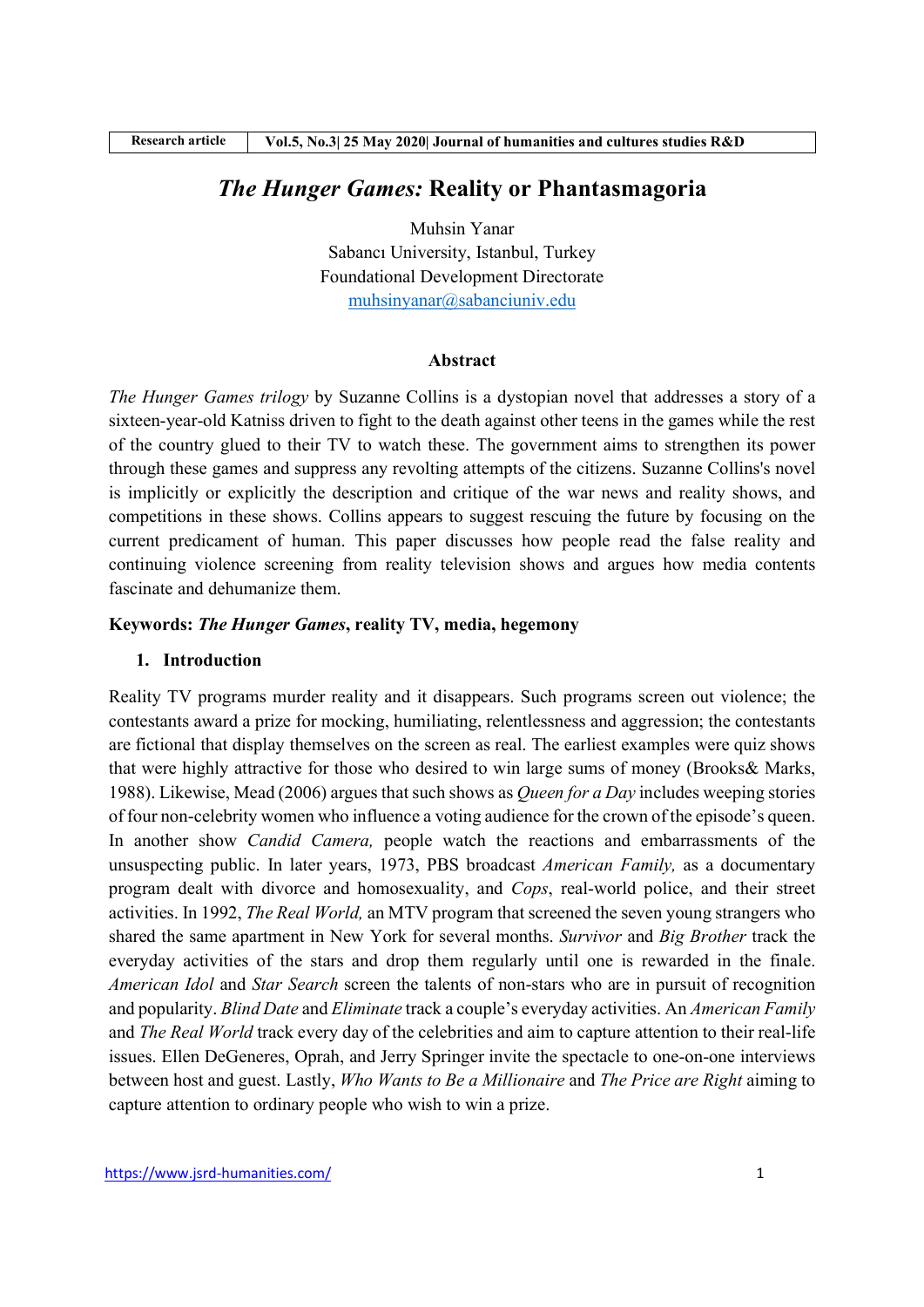| Research article | Vol.5, No.3 25 May 2020 Journal of humanities and cultures studies R&D |
|------------------|------------------------------------------------------------------------|

Audience acceptance and cheap production costs give the much business to the television network once compared to comedies and dramas because of the spontaneity of the material and low staff writer fees, the stars in these shows are cheap to hire and inexpensive and less set costs. The reason these programs become remarkably reputed is the visual gossip; the viewers find the character's life on reality shows more entertaining and engaging than their own lives. Likewise, Andrejevic (2004) argues that in Temptation Island, the FOX series, the audience has the role of keyhole private detective. They can spy on the relationships between separated couples and romantic couples. In the same regard, the viewers become more absorbed in celebrities' lifestyles and not their own. Besides, they include a high level of interactivity that captures impatient teens' attention easily since the programs is shorter than a drama or comedy. Mead (2003, 2004) argues that other reasons why such television shows as *Survivor* have become popular are that motivating factors are voyeuristic pleasure, para-social interaction, and emotional release. On the other hand, documentaries aim attention at informing and educating the viewer about the geography and culture of remote life and people, teens and older age group find them more lifeless and duller than reality television shows.

Considering these, in this paper, I argue that The Hunger Games implicitly or explicitly highlights the catastrophic effects of reality television programs through a teenager's story. I also discuss how these TV programs dehumanize and desensitize those who cannot read these virtual representations.

# 2. The Hunger Games: The Media Illusion

The Hunger Games trilogy occurs in an undefined future in Panem, North America. The capitol, the rich high-tech city circled by twelve poverty-stricken districts regulated and controlled by the Capitol. Katniss Everdeen, the inhabitant of the District twelve, of which the citizens die of hunger. Any revolt against Capitol is punished just as District thirteen have deserved before. The Capitol organizes the Hunger Games and calls teens of twelve districts to participate, one girl and one boy from each district to fight to death in an arena while being telecasted. The achiever and his/her district deserve food and abundance. The games supply entertainment for the Capitol and reminds the districts the power and hegemony of the Capitol. It underscores the control of the government.

Suzanne Collins's, The Hunger Games, inspired while channel surfing underscores that the basic concern of reality TV programs is humiliation, physical suffering, and bullying. Teenage contestants have to fight-to-death on live TV with other teenagers for Panem<sup>1</sup>. While the actors of the games are interested in bread, one can see that, the Capitol<sup>2</sup>, the ruling government, from the technologically developed utopian city acts a centralized government enforcing their authority

<sup>&</sup>lt;sup>1</sup> Panem originates from the Latin word panem et circenses, meaning "bread and circuses". In this paper, I intend to use Panem as "bread". However, it also implies a political dominancy, a sovereign state to keep the citizens satisfied with their leaders who provide cheap food, "bread" and entertainment.

<sup>2</sup>Capitol, in The Hunger Games, technologically developed, utopian city in which wealthy and powerful people live. It is also the name of the dominant and tyrannical government of 12 Districts.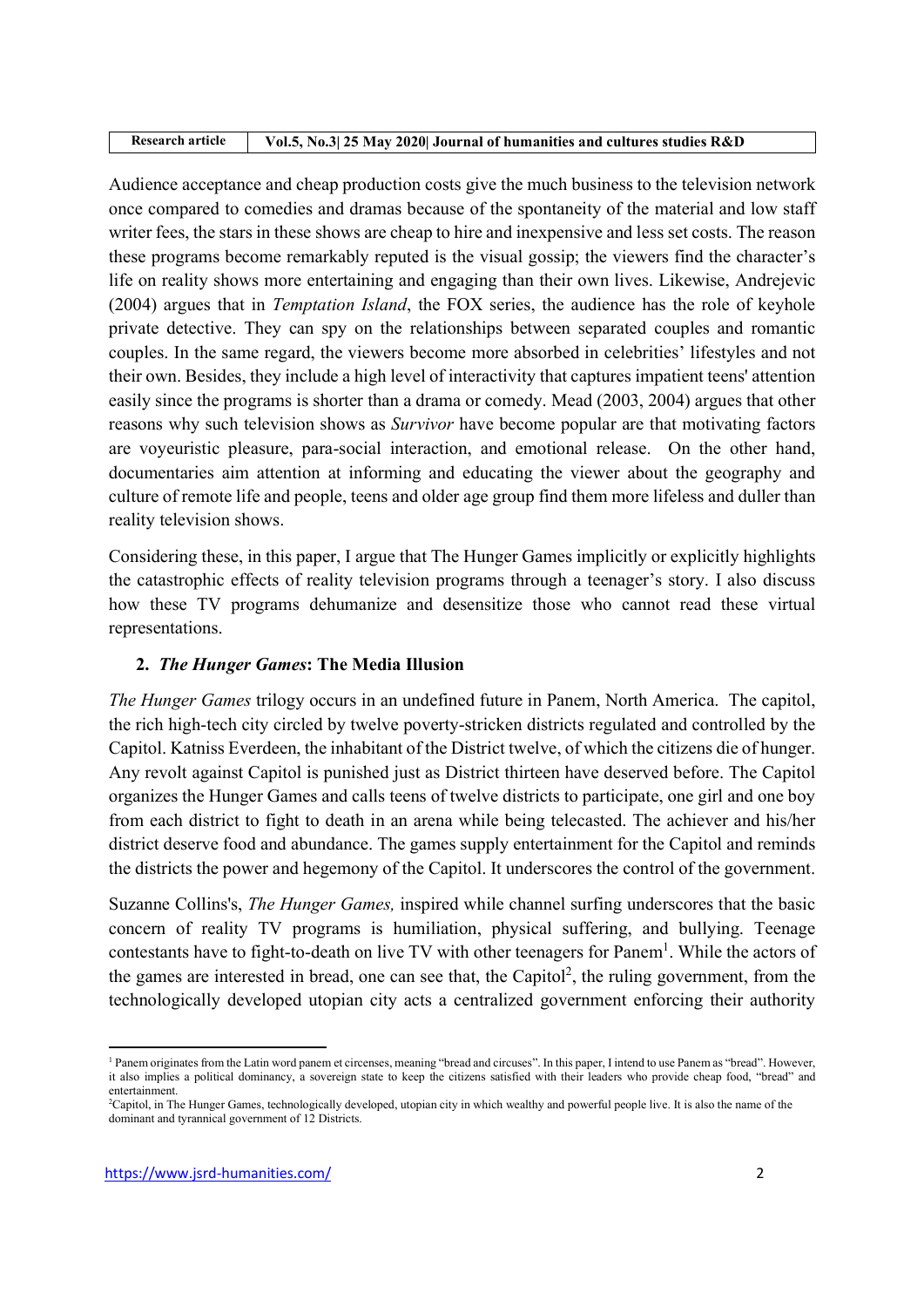| Research article | Vol.5, No.3 25 May 2020 Journal of humanities and cultures studies R&D |
|------------------|------------------------------------------------------------------------|

over the contestants and the citizens of the districts. Suzanne Collins argues in "A Conversation Interview" that such programs as Survivor, The Real Housewives, and Runway Project have the capitalist hegemony over people, affect, or change their beliefs and behaviors and their sense of 'reality or unreality' and 'desensitize the audience' by forcing them to watch people humiliated, or brought to tears, or suffer physically' (Trierweiler Hudson, H., 2017, 'Q&A with Hunger Games Author Suzanne Collins'). Suzanne Collins's, *The Hunger Games* serves close reading of reality television shows such as Survivor, Project Runway, The Biggest Loser, and The Bachelor, and the likes.

As the Bildungsroman and the dystopian novel genre, The Hunger Games contribute to the social criticism of the reality television shows; it addresses that if society today does not change its stance towards these shows, the future will be a dreadful place to survive; it, as a fiction also echoes the reality of the 21st century. The Hunger Games as a science-fiction novel deals with the betrayal of the world through these shows. The trilogy provides the political argument that lie behind the story; Capitol's, as a central government figure, asserts dominance over the contestants and people in twelve districts and control their thoughts and life. It as the symbol of money and power, brainwashes the citizens and force their children to fight-to-death in the games. Katniss, the protagonist of the novel is portrayed as a symbol of doubt and fear for the people in the districts. In the course of the novel, Katniss discovers the rules of the games; Capitol's motto is 'survival of the fittest', the best looks pulls many sponsors; obey, or you will be murdered villainous; pretend loving and be the slave of the Capitol. One can see that Katniss takes place the game for 'Panem', however, in Mocking Jay, the last installment of the trilogy, she reads the game, protests, and rebels against the Capitol.

Suzanne Collins says that The Hunger Games inspiration came to her while flipping through TV channels and noticed the connection between the war coverage, and the reality shows (Margolis, R. 2008, 'A Conversation with Suzanne Collins'). Although The Hunger Games suggest a hunger for Panem, it implicitly or explicitly argues the audience's hunger for entertainment. In these shows, participants learn to adapt and do new selves;

 'the participants try on newer, cleaner, brighter, more desirable, or simply different selves that they can parlay into social capital. Not only do they adopt clothing and hairstyles, but they incorporate qualities, attitudes, behaviors, gestures, movements, and skills, to the extent that there is no distinction between identity and image' (Morreale, 2005, p. 2).

Morreale argues that Survivor and other reality shows are a sort of fulfillment that comes from becoming, and not having, a sort of commodity. While filming the show takes almost a month, the audience watches it only for thirty or forty-five minutes, and they call it 'reality' and try to build their lifestyles according to that thirty or forty-five minutes. In other words, thirty or forty-fiveminute show seduces and illusions the audience. The seducing fictionalized appearances construct new identities and lethal realities for them.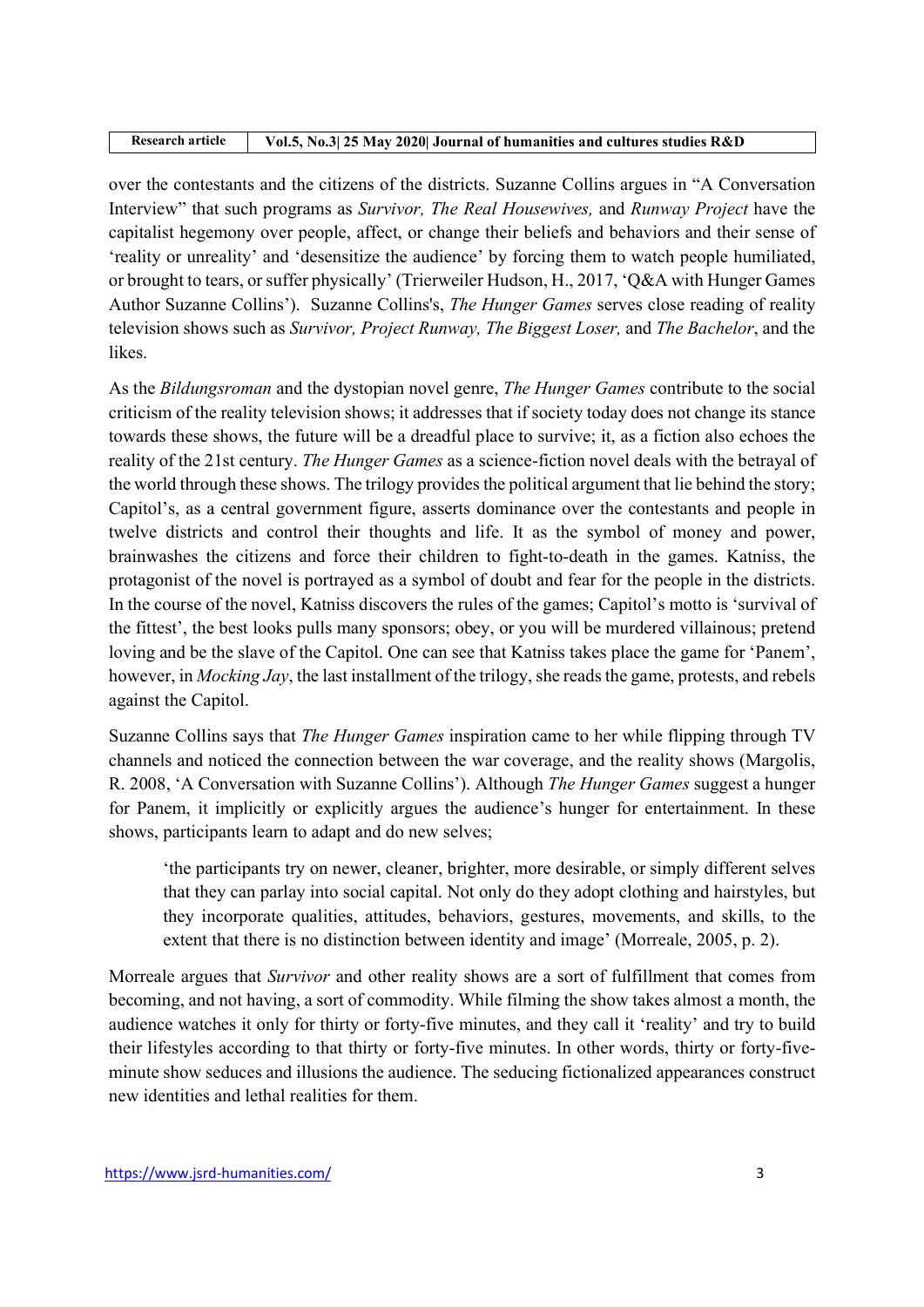#### Research article Vol.5, No.3| 25 May 2020| Journal of humanities and cultures studies R&D

In The Hunger Games, the citizens of twelve districts watch the games passively and cannot recognize the Capitol's power behind. Likewise, reality shows screen out illusionary images for the audience all around the world. These shows produce and proliferate illusionary realities for the audience. The excessive illusionary reality mesmerizes them and hence, they cannot read the real story behind. In The Hunger Games, Portia, a stylist, and Cinna, a stylist partner prepares Katniss for a showcase, and they both design haute couture costumes for Katniss to capture the attention of the audience and sponsors. However, Katniss feels like a 'plucked bird', and, becomes the created figure for the cameras that 'forge an emotional connection between the viewer and what's on their screen' (Arrow, 2012, p. 81). Katniss, as desperate for 'Panem', acknowledges the primary goal; this show and haute couture costume will offer bread and butter for herself and the districts. And hence, she prepares herself for the ruthless individual competition and decides to do the games with the rules, and challenges these games individually.

Likewise, in reality shows such as Survivor, American Idol, Fear Factor, The Bachelor and Dancing with the Stars' contestants accept and sign over the harsh contract articles. Below are some of the contract articles of The Real World published by Sophie Schillaci in The Hollywood Report 2011:

- 1. You may die, lose limbs, and suffer nervous breakdowns.
- 2. If you undergo any medical procedures while in the shows, they carry the risks of infection, disfigurement, death.
- 3. You may be humiliated and explicitly portrayed 'in a false light'.
- 4. Interacting with other cast members carries the risk of "non-consensual physical contact" and should you contract AIDS, etc. during such an interaction, MTV is not responsible.
- 5. You don't have STDs, but accept that other people on the show might. (18)
- 6. You're not pregnant and you won't become pregnant before the show's done filming. If you do become pregnant, you'll tell the Producer immediately--and pregnancy is grounds for dismissal. (38)
- 7. If you get kicked off the show, it will be filmed. (14)
- 8. You can't change your physical appearance during filming, without the Producer's express permission. (26)
- 9. You are granted the Producer's blanket rights to your life story. (49)
- 10. The Producer can do pretty much anything they want with your life story, including misrepresenting it. (49)
- 11. Your email may be monitored during participation. (20b)
- 12. You promise not to hide from MTV cameras in establishments where they can't film. (20a)
- 13. You authorize the Producer to have total access to your school records, government forms, and your credit history. (19)
- 14. The production crew can show up at your personal house at any time to film and/or to take anything they want, as long as they return the objects once production has ended. (20a)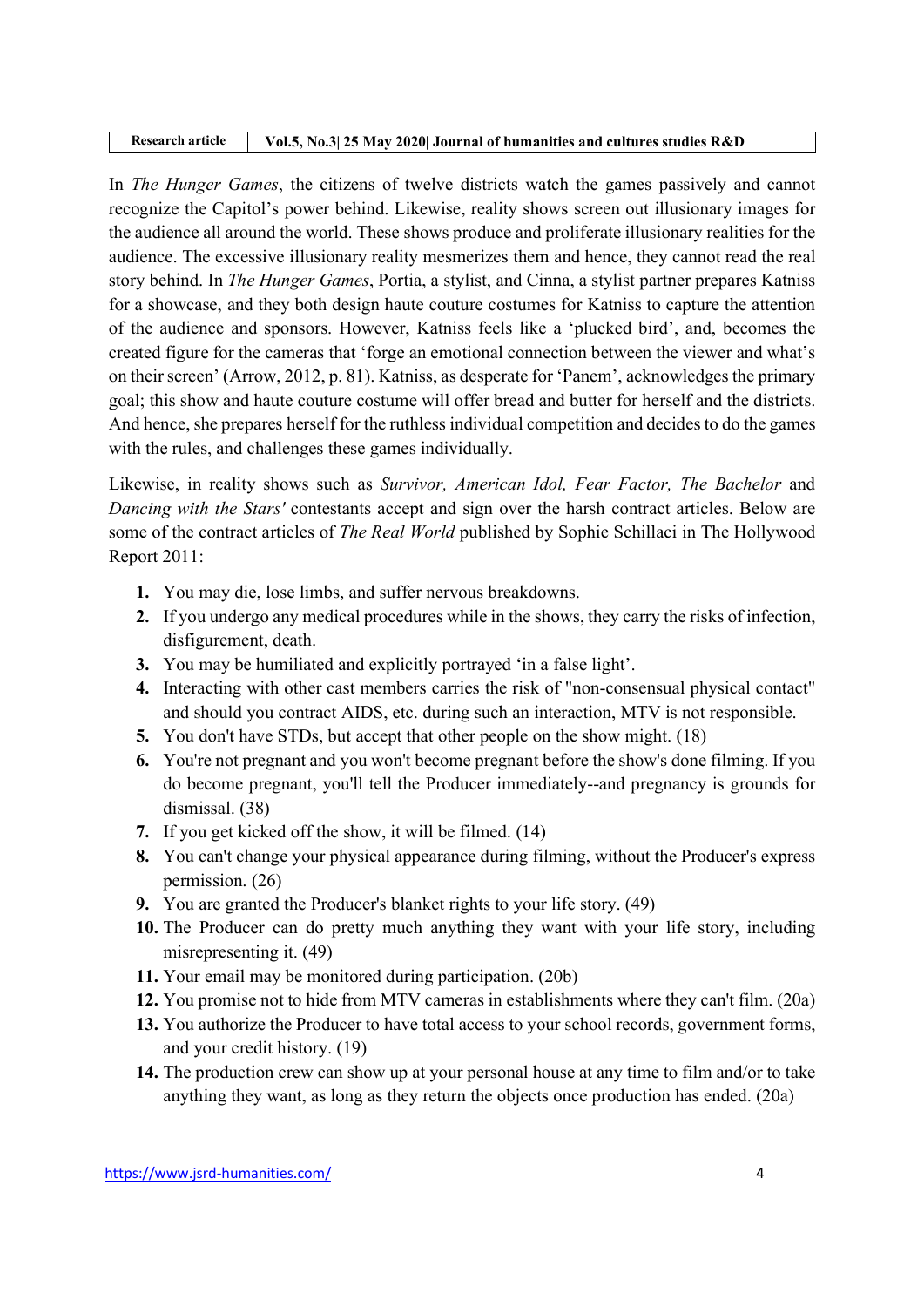| Research article | Vol.5, No.3 25 May 2020 Journal of humanities and cultures studies R&D |
|------------------|------------------------------------------------------------------------|

15. Under ordinary circumstances, all of this would be considered a "serious" invasion of privacy. (11)

As the articles articulate, the contestants will have to grapple with difficult situations and contest under harsh and challenging conditions on the course of screening; they may have physical and mental unrest; the Producer will monitor and control their physical and online activities; the Producer will invade and rape their privacy. It comes to say that the Producer of the show as the benefactor and master will enslave and dehumanize them through the deadly contract. Despite these ruthless and fatal articles, the contestants insist on money, fame, glamour, and career from which one can find out that reality television reinforces a world in which cultural, economic, and political forces that consist of confusion and amnesia, figure our daily lives. Once the audience is exposed to the mutual ruthless humiliation of the contestants, dozens of slang words such as 'bitch', 'whore', and 'slut' and the likes, and using violent, they take pleasure of it just as it happens in the Capitol where the citizens take pleasure in watching the brutal murders of the tribute. In Catching Fire, the second installment of the novel Katniss says, 'they certainly don't have a problem watching children murdered every year' (Collins, 2009, p. 204). Capitol drags the fascinated victims of the districts and games in the world of phantasmagoria - games to manipulate and mystify the districts. Through these games, people in these districts contribute to the exercise of power, Capitol. In other words, Capitol produces and exercises its power through these games and the contestants of the games. For reality television shows, people both champion celebrity news and lifestyles, fashion, gossip, and they promote war news, accidents, bomb attacks, and fights. This issue is called Schadenfreude, a German word, meaning enjoyment obtained from the suffering of others.

In The Hunger Games, one can see Schadenfreude. Capitol citizens entertain with the deaths in the dehumanizing games. Reality television teaches people to celebrate the suffering of others. This issue is called 'downward comparison' meaning the audience takes pleasure once they find out that cast members are superior to them. This idea constructs an environment where bullying and aggression are rewarded. Both The Hunger Games and reality television shows dominate and manipulate society socially and culturally. And today, plastic and cosmetic surgery serve to become extremely attractive and prominent. Women try to become and seem physically and sexually attractive like those in reality shows; they endlessly go shopping centers and buy different sizes and colors of dresses, high-heeled shoes, and other accessories almost every week and wish to look perfect, like the movie stars, supermodels and people in reality shows.

If the birth rate is higher than to be able to survive in a society, there will be a struggle for survival, and, who wins the struggle will survive, which natural selection. This struggle for survival increases with the development of technology and media in the 21st century. One can infer that if one cannot adapt to what sells more in mainstream culture, it is inevitable for him/her to be the thing that fails. Katniss in The Hunger Games, contestants in Survivor, the Bachelor, Dancing with the Stars, and The Biggest Loser and people in life do wish to be the winners. People are in the pursuit of an example of etiquette. The aim of reality television is that acceptance, reputation, and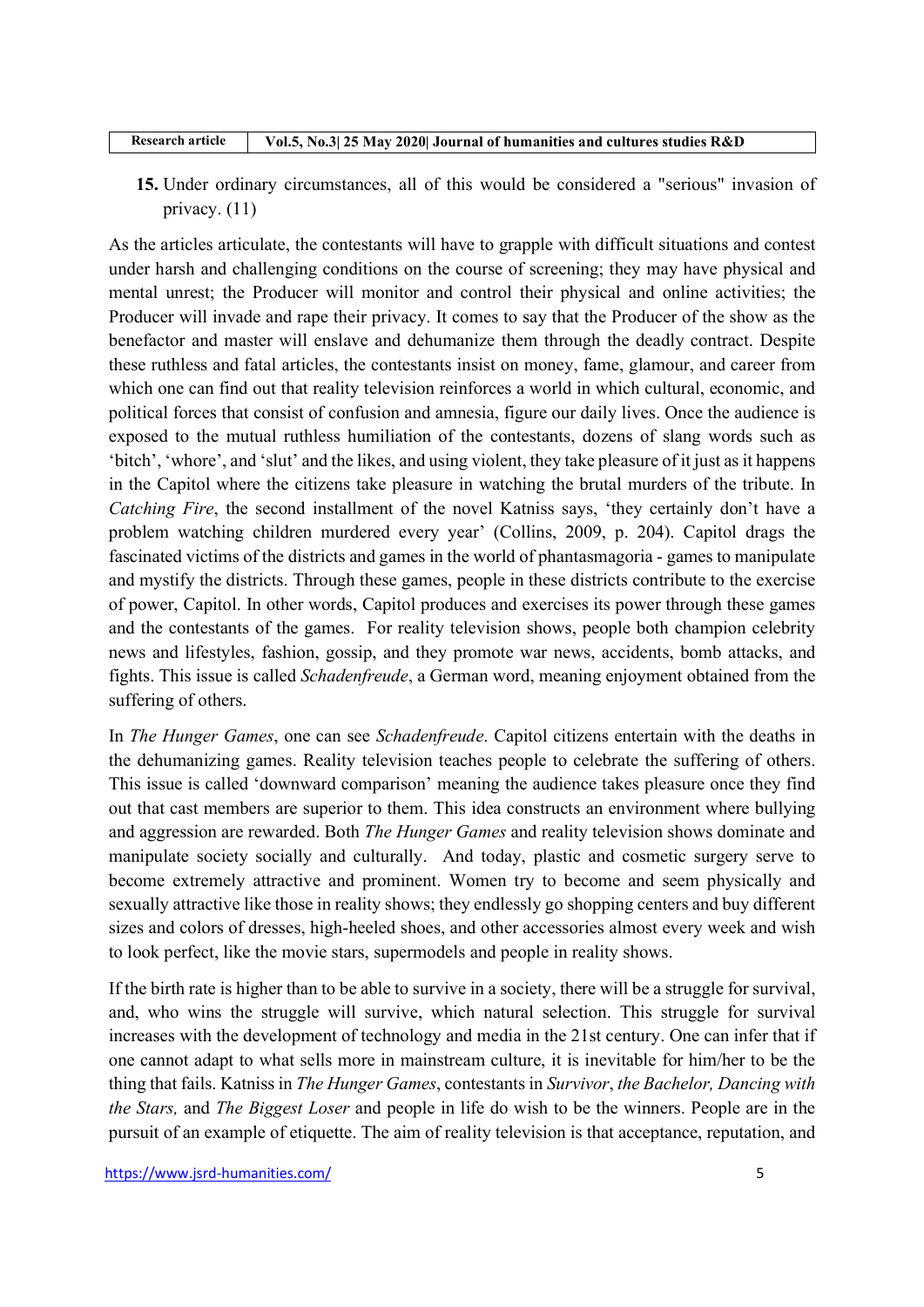| Research article | Vol.5, No.3 25 May 2020 Journal of humanities and cultures studies R&D |
|------------------|------------------------------------------------------------------------|

validation are for anyone who desires it; an amazing feeling that one becomes the center of attention.

On the other hand, interactivity in The Hunger Games and reality television maintains centralized governmental control over information, people, and the media. With the expansion of media networks all around the world, any information, and interactivity in games and television shows have become available and accessible. The audience interactivity enables contestants to be in or out and winner or loser. Producers, through this, engage the audience in the program and increases the level of engagement by participating in the show. In The Hunger Games, audience participation is closely related to pulling as many sponsors as possible. Interactivity both in The Hunger Games and in reality shows implicitly manifests the centralized capitalist government through which Capitol increases their ideological power over its citizens and the districts.

In *The Hunger Games*, although the gold pin of a 'bird in flight' is only a gift from Madge Undersee, it symbolizes rebellion and protests for the refugees with the interactivity and engagements of the audience. Lastly, not only in *The Hunger Games* but also in any reality shows, scripted showmance or fauxmance captures the attention of both the audience and sponsors. As showmance is favored more than real romance, Katniss prefers to play to the cameras in the hope of getting food from the sponsors. However, the contestant's recognition of the scripted showmance changes the happenings in the games. For example, Katniss prefers not to kill, but die along with Peeta, the male tribute representing district twelve. Although one can find it out as a civil rebellion, it seems clear that the centralized government will punish both villainous. In such reality shows as *Project Runway*, the contestants also are recognized as 'in' if they play the games to the rules, if the judges find their designs super-creative, awesome, and the like, but if not, be recognized as 'out'.

# Conclusion

The media is a powerful and dominant current exists in people's everyday lives. It produces illusionary reality through these shows as much as they can that it destroys the audience. Most people spend or, let's say, waste their time exposing to various television programs such as soap operas, weddings, cooking programs, series and reality television programs like Survivor, The Biggest Loser, Project Runway, Rihanna Styled to Rock and the likes. These people engage in and enjoy these TV programs, they neglect that they become the participants of the capitalist system. That's to say, they think, act, consume, and waste their lives like those constants and competitors in these television programs; they cannot produce their meaning; instead they become fascinated by the illusionary media. In this context, Suzanne Collins's The Hunger Games contributes to the criticism of reality television programs and shows; it provides a verbal representation that articulates the close reading of the visual and/or virtual representation; it strengthens the critical eyes of the readers.